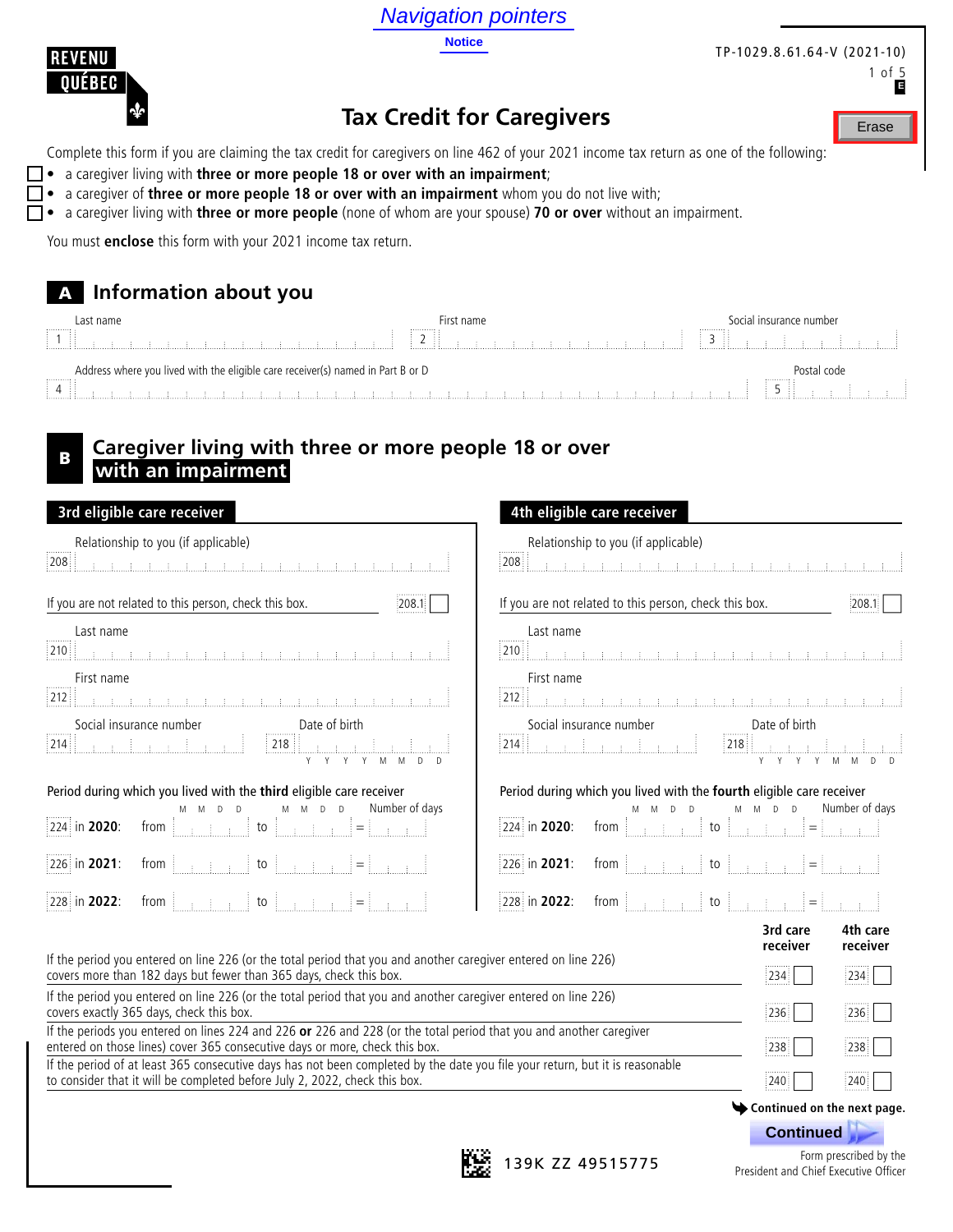#### 2 of 5 Complete lines 251 to 264 for each eligible care receiver and enter the total you are claiming on line 265. **3rd eligible care receiver** 251 **2 5 3 2** . **0 0** Amount from line 275 of the eligible care receiver's income tax return 252 . – 253 **2 2 4 6 0** . **0 0** Subtract line 253 from line 252. If the result is **negative**, enter 0. = 254 .  $\times$  **16%** Multiply line 254 by 16%.  $=$   $256$   $\frac{1}{256}$  .  $\frac{1}{256}$   $\frac{1}{256}$   $\frac{1}{256}$   $\frac{1}{256}$   $\frac{1}{256}$   $\frac{1}{256}$   $\frac{1}{256}$   $\frac{1}{256}$   $\frac{1}{256}$   $\frac{1}{256}$   $\frac{1}{256}$   $\frac{1}{256}$   $\frac{1}{256}$   $\frac{1}{256}$   $\frac$ Enter the amount from line 256 or \$1,266, whichever is **less**.  $\frac{257}{257}$  $\overline{\text{Subtract line}}$  257 from line 251.  $\overline{\text{Subtract line}}$  258 Reduction of the credit for a care receiver who turned 18 during the year. See line 462 in the guide.  $\overline{259}$  .  $\overline{259}$  .  $\overline{259}$  .  $\overline{259}$  .  $\overline{259}$  .  $\overline{259}$  .  $\overline{259}$  .  $\overline{259}$  .  $\overline{259}$  .  $\overline{259}$  .  $\overline{259}$  .  $\overline{259}$  .  $\overline{259}$  .  $\overline{259}$  .  $\overline{259}$  . Adjustment of the social assistance payments received for a child 18 or over who is handicapped and attends an educational institution at the secondary level in general education  $+ 260$ Add lines 259 and 260.  $=$   $261$   $\frac{1}{261}$   $\frac{1}{261}$   $\frac{1}{261}$   $\frac{1}{261}$   $\frac{1}{261}$   $\frac{1}{261}$   $\frac{1}{261}$   $\frac{1}{261}$ Subtract line 261 from line 258.  $=$  262  $\pm$ Amount claimed by another caregiver extends the control of the control of the control of the control of the control of the control of the control of the control of the control of the control of the control of the control o Subtract line 263 from line 262.  $=$   $\frac{1}{2}$ 64 **4th eligible care receiver** 251 **2 5 3 2** . **0 0** Amount from line 275 of the eligible care receiver's income tax return 252 252 . 252 . 252 . 253 . 253 . 253 . – 253 **2 2 4 6 0** . **0 0** Subtract line 253 from line 252. If the result is **negative**, enter 0. = 254 .  $\times$  **16%** Multiply line 254 by 16%. = 256 . Enter the amount from line 256 or \$1,266, whichever is **less**.  $\frac{1}{2}$   $\frac{1}{2}$   $\frac{1}{2}$  **257**  $\frac{1}{2}$   $\frac{1}{2}$   $\frac{1}{2}$   $\frac{1}{2}$   $\frac{1}{2}$   $\frac{1}{2}$   $\frac{1}{2}$   $\frac{1}{2}$   $\frac{1}{2}$   $\frac{1}{2}$   $\frac{1}{2}$   $\frac{1}{2}$   $\$ Subtract line 257 from line 251.  $=$  258 Reduction of the credit for a care receiver who turned 18 during the year. See line 462 in the guide.  $\overline{259}$  .  $\overline{259}$  .  $\overline{259}$  .  $\overline{259}$  .  $\overline{259}$  .  $\overline{259}$  .  $\overline{259}$  .  $\overline{259}$  .  $\overline{259}$  .  $\overline{259}$  .  $\overline{259}$  .  $\overline{259}$  .  $\overline{259}$  .  $\overline{259}$  .  $\overline{259}$  . Adjustment of the social assistance payments received for a child 18 or over who is handicapped and attends an educational institution at the secondary level in general education  $+$  260 Add lines 259 and 260.  $= 261$  .  $\frac{1}{261}$  .  $\frac{1}{261}$  .  $\frac{1}{261}$  .  $\frac{1}{261}$  .  $\frac{1}{261}$  .  $\frac{1}{261}$ Subtract line 261 from line 258.  $=$  262. Amount claimed by another caregiver extending the state of the state of the state of the state of the state of the state of the state of the state of the state of the state of the state of the state of the state of the sta Subtract line 263 from line 262.  $=$   $\frac{1}{2}$ 64 Add the amounts on line 264 for all eligible care receivers. 265 . 265 . 265 . 265 . 265 . 265 . 265 . 265 . 265 . 265 . 265 . 265 . 265 . 265 . 265 . 265 . 265 . 265 . 265 . 265 . 265 . 265 . 265 . 265 . 265 . 265 . 265 . Expenses incurred in 2021 for **specialized respite services** (**maximum: \$5,200** per eligible care receiver) 266 .  $\times$  **30%** Multiply line 266 by 30%. = 267 . 267 . **E**

Add lines 265 and 267. Enter the result on line 462 of your return.  $=$  268





TP-1029.8.61.64-V (2021-10)

 **Continued .**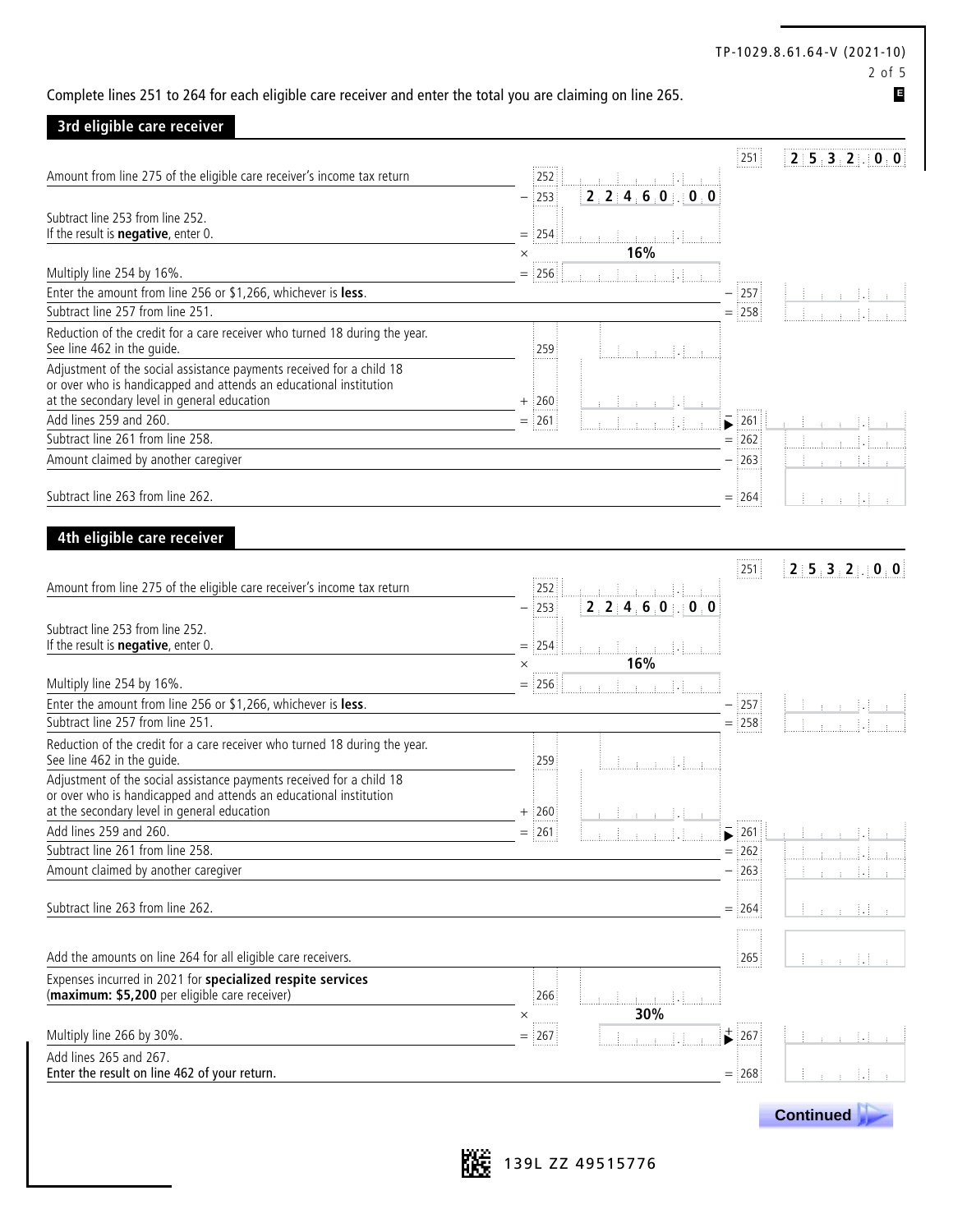## C 3 of 5 **Caregiver of three or more people 18 or over CAREGIVER 1979.8.8.81.84-V (2021-10) with an impairment whom you do not live with**

| TP-1029.8.61.64-V (2021-10) |        |
|-----------------------------|--------|
|                             | 3 of 5 |
|                             | В      |

| 3rd eligible care receiver                                                                                                                                                                                                                                                                                                                                                                                 | 4th eligible care receiver                                                                                                                                                                                                                                                                                            |
|------------------------------------------------------------------------------------------------------------------------------------------------------------------------------------------------------------------------------------------------------------------------------------------------------------------------------------------------------------------------------------------------------------|-----------------------------------------------------------------------------------------------------------------------------------------------------------------------------------------------------------------------------------------------------------------------------------------------------------------------|
| Relationship to you (if applicable)                                                                                                                                                                                                                                                                                                                                                                        | Relationship to you (if applicable)                                                                                                                                                                                                                                                                                   |
| أن المستقبل المسابق المستقبل المستقبل المستقبل المستقبل المستقبل المستقبل المستقبل المستقبل المستقبل                                                                                                                                                                                                                                                                                                       |                                                                                                                                                                                                                                                                                                                       |
| 308                                                                                                                                                                                                                                                                                                                                                                                                        | :308                                                                                                                                                                                                                                                                                                                  |
| If you are not related to this person, check this box.                                                                                                                                                                                                                                                                                                                                                     | If you are not related to this person, check this box.                                                                                                                                                                                                                                                                |
| 308.1                                                                                                                                                                                                                                                                                                                                                                                                      | 308.1                                                                                                                                                                                                                                                                                                                 |
| Last name                                                                                                                                                                                                                                                                                                                                                                                                  | Last name                                                                                                                                                                                                                                                                                                             |
| <u> 310   Karl Land, John Land, John Land, John Land, John Land, John Land, John Land, John Land, John Land, John L</u>                                                                                                                                                                                                                                                                                    |                                                                                                                                                                                                                                                                                                                       |
| First name                                                                                                                                                                                                                                                                                                                                                                                                 | First name<br>312                                                                                                                                                                                                                                                                                                     |
| Social insurance number<br>$\fbox{514} \begin{tabular}{ c c } \hline \multicolumn{1}{ c }{\textbf{514}} & \multicolumn{1}{ c }{\textbf{514}} & \multicolumn{1}{ c }{\textbf{514}} & \multicolumn{1}{ c }{\textbf{514}} & \multicolumn{1}{ c }{\textbf{514}} & \multicolumn{1}{ c }{\textbf{514}} & \multicolumn{1}{ c }{\textbf{514}} & \multicolumn{1}{ c }{\textbf{514}} & \multicolumn{1}{ c }{\textbf$ | Social insurance number<br>Date of birth<br>Social insurance number<br>[314] [318] [318] [318] [318] [318]                                                                                                                                                                                                            |
| Period during which you lived with the third eligible care receiver<br>Number of days<br>M M D D<br>$M$ $M$ $D$ $D$<br>from $\begin{bmatrix} 1 & 1 & 1 \\ 1 & 1 & 1 \end{bmatrix}$ to $\begin{bmatrix} 1 & 1 & 1 \\ 1 & 1 & 1 \end{bmatrix}$ $\begin{bmatrix} 1 & 1 & 1 \\ 1 & 1 & 1 \end{bmatrix}$<br>324 in 2020:                                                                                        | Period during which you lived with the fourth eligible care receiver<br>Number of days<br>M M D D<br>$D$ $D$<br>$M$ M<br>from $\begin{bmatrix} 1 & 1 & 1 \\ 1 & 1 & 1 \end{bmatrix}$ to $\begin{bmatrix} 1 & 1 & 1 \\ 1 & 1 & 1 \end{bmatrix}$ $\begin{bmatrix} 1 & 1 & 1 \\ 1 & 1 & 1 \end{bmatrix}$<br>324 in 2020: |
| from $\begin{bmatrix} 1 & 1 & 1 \\ 1 & 1 & 1 \\ 1 & 1 & 1 \end{bmatrix}$ to $\begin{bmatrix} 1 & 1 & 1 \\ 1 & 1 & 1 \\ 1 & 1 & 1 \end{bmatrix} = \begin{bmatrix} 1 & 1 & 1 \\ 1 & 1 & 1 \\ 1 & 1 & 1 \end{bmatrix}$<br>326 in 2021:                                                                                                                                                                        | $326$ in 2021: from $\begin{bmatrix} 1 & 1 & 1 \\ 1 & 1 & 1 \end{bmatrix}$ to $\begin{bmatrix} 1 & 1 & 1 \\ 1 & 1 & 1 \end{bmatrix} = \begin{bmatrix} 1 & 1 & 1 \\ 1 & 1 & 1 \end{bmatrix}$                                                                                                                           |
| from $\begin{bmatrix} 1 & 1 & 1 \\ 1 & 1 & 1 \end{bmatrix}$ to $\begin{bmatrix} 1 & 1 & 1 \\ 1 & 1 & 1 \end{bmatrix}$ $\begin{bmatrix} 1 & 1 & 1 \\ 1 & 1 & 1 \end{bmatrix}$                                                                                                                                                                                                                               | from $\begin{bmatrix} 1 & 1 & 1 \\ 1 & 1 & 1 \end{bmatrix}$ to $\begin{bmatrix} 1 & 1 & 1 \\ 1 & 1 & 1 \end{bmatrix}$ = $\begin{bmatrix} 1 & 1 & 1 \\ 1 & 1 & 1 \end{bmatrix}$                                                                                                                                        |
| 328 in 2022:                                                                                                                                                                                                                                                                                                                                                                                               | 328 in 2022:                                                                                                                                                                                                                                                                                                          |
|                                                                                                                                                                                                                                                                                                                                                                                                            | 4th care<br>3rd care<br>receiver<br>receiver                                                                                                                                                                                                                                                                          |
| If the period you entered on line 326 (or the total period that you and another caregiver entered on line 326)                                                                                                                                                                                                                                                                                             | 334.                                                                                                                                                                                                                                                                                                                  |
| covers more than 182 days but fewer than 365 days, check this box.                                                                                                                                                                                                                                                                                                                                         | 334                                                                                                                                                                                                                                                                                                                   |
| If the period you entered on line 326 (or the total period that you and another caregiver entered on line 326)                                                                                                                                                                                                                                                                                             | :336                                                                                                                                                                                                                                                                                                                  |
| covers exactly 365 days, check this box.                                                                                                                                                                                                                                                                                                                                                                   | 336                                                                                                                                                                                                                                                                                                                   |
| If the periods you entered on lines 324 and 326 or 326 and 328 (or the total period that you and another caregiver                                                                                                                                                                                                                                                                                         | :338                                                                                                                                                                                                                                                                                                                  |
| entered on those lines) cover 365 consecutive days or more, check this box.                                                                                                                                                                                                                                                                                                                                | 338                                                                                                                                                                                                                                                                                                                   |
| If the period of at least 365 consecutive days has not been completed by the date you file your return,                                                                                                                                                                                                                                                                                                    | 340                                                                                                                                                                                                                                                                                                                   |
| but it is reasonable to consider that it will be completed before July 2, 2022, check this box.                                                                                                                                                                                                                                                                                                            | 340                                                                                                                                                                                                                                                                                                                   |

Complete lines 351 to 364 for each eligible care receiver and enter the total you are claiming on line 365.

### **3rd eligible care receiver**

|                                                                                                                                                                                          |                      |                            | $\frac{1}{2}$ 351 $\frac{1}{2}$ | 1:2:6:6:0:0                 |
|------------------------------------------------------------------------------------------------------------------------------------------------------------------------------------------|----------------------|----------------------------|---------------------------------|-----------------------------|
| Amount from line 275 of the eligible care receiver's income tax return                                                                                                                   | 13521                | <u> İ. 1 1</u>             |                                 |                             |
| Subtract line 353 from line 352. If the result is <b>negative</b> , enter 0.                                                                                                             | :353 :<br>. ;<br>354 | 2, 2, 4, 6, 0, 0, 0<br>16% |                                 |                             |
| Multiply line 354 by 16%.                                                                                                                                                                | ×<br>356<br>$=$      | $\sim$ 1.1                 |                                 |                             |
| Enter the amount from line 356 or \$1,266, whichever is less.                                                                                                                            |                      |                            | 357                             |                             |
| Subtract line 357 from line 351.                                                                                                                                                         |                      |                            | 358<br>$=$                      |                             |
| Reduction of the credit for a care receiver who turned 18 during the year.<br>See line 462 in the quide.                                                                                 | : 359 :              |                            |                                 |                             |
| Adjustment of the social assistance payments received for a child 18<br>or over who is handicapped and attends an educational institution<br>at the secondary level in general education | $+$ 360              |                            |                                 |                             |
| Add lines 359 and 360.                                                                                                                                                                   | .<br>361<br>$=$      |                            | $\geq$ 361                      |                             |
| Subtract line 361 from line 358.                                                                                                                                                         |                      |                            | $=$ 362                         |                             |
| Amount claimed by another caregiver                                                                                                                                                      |                      |                            | 363                             |                             |
| Subtract line 363 from line 362.                                                                                                                                                         |                      |                            | $=$ 364                         | 1981 B                      |
|                                                                                                                                                                                          |                      |                            |                                 | Continued on the next page. |
|                                                                                                                                                                                          |                      | 4CM 77 49526777            |                                 | <b>Continued</b>            |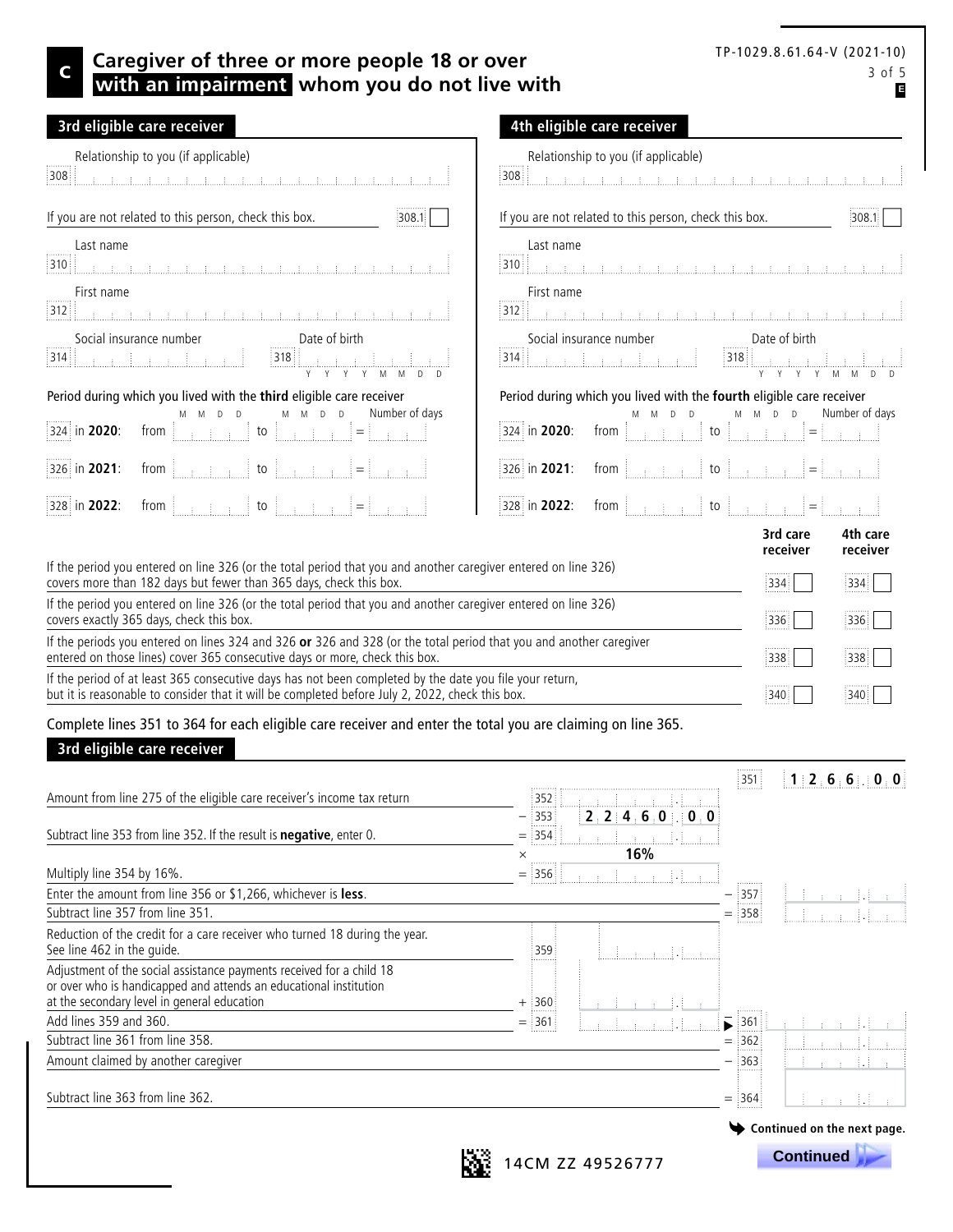|                                                                                                                                                                                          |                                     |                                     |                          | TP-1029.8.61.64-V (2021-10)<br>4 of 5 |
|------------------------------------------------------------------------------------------------------------------------------------------------------------------------------------------|-------------------------------------|-------------------------------------|--------------------------|---------------------------------------|
| 4th eligible care receiver                                                                                                                                                               |                                     |                                     |                          | E                                     |
| Amount from line 275 of the eligible care receiver's income tax return                                                                                                                   | 352                                 |                                     | $\frac{1}{2}$ 351        | 1:2:6:6:0:0                           |
| Subtract line 353 from line 352. If the result is <b>negative</b> , enter 0.                                                                                                             | $\frac{1}{2}353$<br>وللتنبيذ<br>354 | 2, 2, 4, 6, 0, 0, 0                 |                          |                                       |
| Multiply line 354 by 16%.                                                                                                                                                                | $\times$<br><br>$=$ 356             | 16%<br>$\text{minmax}(\mathcal{A})$ |                          |                                       |
| Enter the amount from line 356 or \$1,266, whichever is less.                                                                                                                            |                                     |                                     | $\frac{1}{2}$ 357<br>. 3 |                                       |
| Subtract line 357 from line 351.                                                                                                                                                         |                                     |                                     | $=$ 358                  |                                       |
| Reduction of the credit for a care receiver who turned 18 during the year.<br>See line 462 in the guide.                                                                                 | 359                                 |                                     |                          |                                       |
| Adjustment of the social assistance payments received for a child 18<br>or over who is handicapped and attends an educational institution<br>at the secondary level in general education | $+$ :360                            |                                     |                          |                                       |
| Add lines 359 and 360.                                                                                                                                                                   | $=$ 361                             |                                     | $\frac{1}{2}361$<br>ь    |                                       |
| Subtract line 361 from line 358.                                                                                                                                                         |                                     |                                     | 1362<br>$=$              |                                       |
| Amount claimed by another caregiver                                                                                                                                                      |                                     |                                     | 363                      | 主 子 子 手車                              |
| Subtract line 363 from line 362.                                                                                                                                                         |                                     |                                     | $=$ 364                  | an an Idir                            |
| Add the amounts on line 364 for all eligible care receivers.<br>Enter the result on line 462 of your return.                                                                             |                                     |                                     | : 365                    | na mata 1910.<br>Mga ang              |

## **Caregiver living with three or more people (none of whom are your spouse) 70 or over without an impairment**

| 3rd eligible care receiver                                                                                                                                                                                                                                                                       | 4th eligible care receiver                                                                                                                                                                                                           |
|--------------------------------------------------------------------------------------------------------------------------------------------------------------------------------------------------------------------------------------------------------------------------------------------------|--------------------------------------------------------------------------------------------------------------------------------------------------------------------------------------------------------------------------------------|
| Relationship to you<br>$\begin{array}{c} 1.0001 \\ 408 \end{array}$                                                                                                                                                                                                                              | Relationship to you<br>408                                                                                                                                                                                                           |
| Last name<br>$\boxed{410}$                                                                                                                                                                                                                                                                       | Last name                                                                                                                                                                                                                            |
| First name<br>$\boxed{412}$<br><u> 1919 - John Louis, martin fisikal menghalan kembangan da</u>                                                                                                                                                                                                  | First name                                                                                                                                                                                                                           |
|                                                                                                                                                                                                                                                                                                  | Social insurance number<br>2414   Capital Indiana   Capital Indiana   Capital Indiana   Capital Indiana   Capital Indiana   Capital Indiana<br>2418   Capital Indiana   Capital Indiana   Capital Indiana   Capital Indiana   Capita |
| Period during which you lived with the third eligible care receiver<br>$\begin{bmatrix} 424 & \text{in } 2020: \end{bmatrix}$ from $\begin{bmatrix} 0 & \text{in } 10 \end{bmatrix}$ to $\begin{bmatrix} 0 & \text{in } 10 \end{bmatrix}$ = $\begin{bmatrix} 1 & \text{in } 2020: \end{bmatrix}$ | Period during which you lived with the fourth eligible care                                                                                                                                                                          |
| 426 in 2021:                                                                                                                                                                                                                                                                                     | 426 in 2021: from $\begin{bmatrix} 426 & 426 \\ 426 & 1 \end{bmatrix}$ to $\begin{bmatrix} 426 & 44 \\ 44 & 1 \end{bmatrix}$ =                                                                                                       |

## **3rd eligible care receiver 4th eligible care receiver** Relationship to you ŧ First name <u> Alan kan kan kan kan kan kan</u> Social insurance number<br>  $\begin{tabular}{|c|c|c|c|} \hline & \multicolumn{1}{|c|}{\textbf{Date of birth}} \\ \hline \multicolumn{1}{|c|}{\textbf{Date of birth}} & \multicolumn{1}{|c|}{\textbf{Base of birth}} \\ \hline \multicolumn{1}{|c|}{\textbf{Base of the time}} & \multicolumn{1}{|c|}{\textbf{Base of the time}} \\ \hline \multicolumn{1}{|c|}{\textbf{Base of the time}} & \multicolumn{1}{|c|}{\textbf{Base of the time}} \\ \hline \multicolumn{1}{|c|}{\textbf{Base of the time}}$  $\mathbb{R}^2$ Y Y Y Y M M D D Y Y Y Y M M D D Period during which you lived with the **fourth** eligible care receiver M M D D M M D D Number of days in **2020**: from  $426$  in **2021**: from  $\begin{bmatrix} 1 & 0 & 0 \\ 0 & 1 & 0 \\ 0 & 0 & 0 \end{bmatrix}$  to  $\begin{bmatrix} 1 & 0 & 0 \\ 0 & 1 & 0 \\ 0 & 1 & 0 \end{bmatrix}$  $428$  in **2022**: from  $\begin{bmatrix} 1 & 1 & 1 \\ 1 & 1 & 1 \end{bmatrix}$  to  $\begin{bmatrix} 1 & 1 & 1 \\ 1 & 1 & 1 \end{bmatrix}$  =  $\begin{bmatrix} 1 & 1 & 1 \\ 1 & 1 & 1 \end{bmatrix}$  =  $\begin{bmatrix} 428 & 10 & 2022 \\ 1 & 1 & 20222 \end{bmatrix}$  from  $\begin{bmatrix} 1 & 1 & 1 \\ 1 & 1 & 1 \end{bmatrix}$  to  $\begin{bmatrix} 1 & 1 &$

 **Continued .**